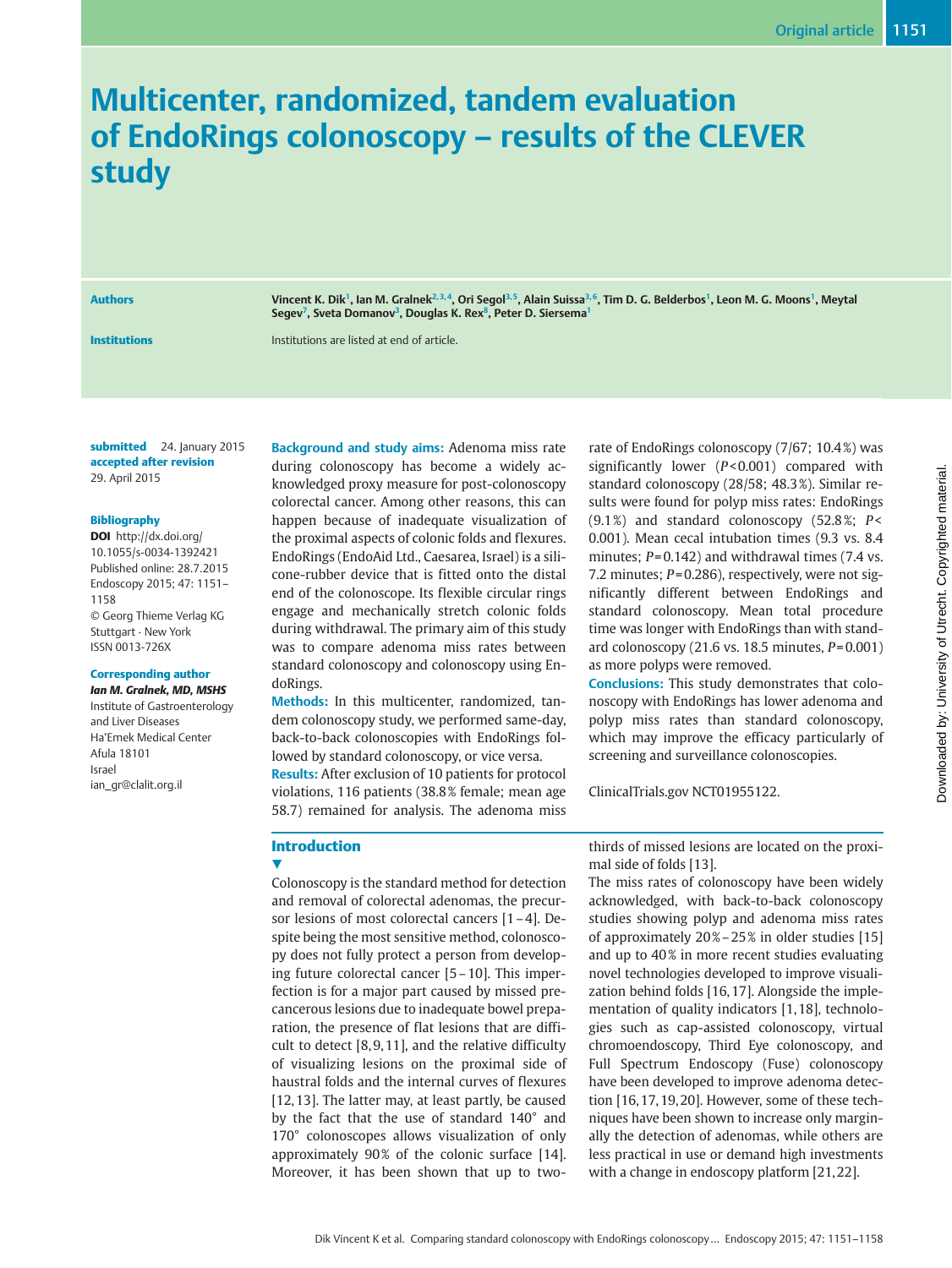In order to optimize the efficacy of colonoscopy, easy-to-use technological developments that aim to improve colonic visualization while maintaining standard colonoscopic capabilities and keeping the procedural time and associated costs to a minimum are required. One such device is the EndoRings (EndoAid Ltd., Caesarea, Israel), which is a silicone-rubber device that is fitted onto the distal end of the colonoscope (**© Fig. 1**). Its flexible circular rings allow cecal intubation but mechanically stretch the colonic folds during withdrawal and keep the tip of the colonoscope centered within the colonic lumen.

In this study we aimed to investigate the diagnostic yield of colonoscopy with EndoRings as compared with standard colonoscopy by comparing the adenoma and polyp miss rates of both techniques. We further compared adenoma and polyp detection rates; impact on colonoscopy surveillance intervals; times for cecal intubation, withdrawal, and the total procedure; and adverse events.

# Patients and methods

# v,

# Study design

For this randomized, multicenter, tandem colonoscopy study we enrolled patients aged between 40 and 75 years who were referred for screening, surveillance, or diagnostic colonoscopy. Exclusion criteria were a history of colonic resection, radiation therapy to the abdomen or pelvis, colonic stricture, inflammatory bowel disease, polyposis syndrome, acute diverticulitis, lower gastrointestinal bleeding, or toxic megacolon. Patients were enrolled from one center in the Netherlands, one center in Israel, and one center in the United States between July 2013 and June 2014.

Six experienced gastroenterologists performed colonoscopies for this study. Study approval was obtained from the institutional review board or medical ethics committee at each participating center. This study was performed in compliance with the Declaration of Helsinki. Written, informed consent was obtained from all participants. This trial is registered with ClinicalTrials.gov (NCT01955122). All authors had access to the study data and reviewed and approved the final manuscript.

# **Procedures**

Patients underwent same-day, back-to-back tandem colonoscopy examination performed by the same endoscopist. The randomized allocation determined whether patients underwent EndoRings colonoscopy immediately followed by standard colonoscopy or standard colonoscopy immediately followed by EndoRings colonoscopy.

Bowel preparation was done according to the standard protocols of the individual centers with 4 L split-dose polyethylene glycolbased solution or picosulfate solution. The quality of bowel preparation was assessed during colonoscopy using the Boston Bowel Preparation Scale (BBPS) [23, 24]. Conscious sedation, which included a combination of midazolam and fentanyl, with or without propofol, was delivered to the patient by the gastroenterologist or an anesthesiologist.

All colonoscopies were performed with Olympus Evis Exera II 180 and 190 series or Pentax 3890 series colonoscopes. When the colonoscopy was being performed with the EndoRings, the device was attached to the distal tip of the same colonoscope as was used for the standard colonoscopy procedure. The colono-



Fig. 1 The EndoRings device. a Illustration of the device attached to the distal end of a colonoscope. b Illustration showing how the device mechanically straightens the colonic folds during withdrawal of the colonoscope.

scope with the EndoRings was advanced to the cecum using a standard colonoscopic insertion technique.

Endoscopists were instructed to adhere to their usual withdrawal technique and to spend a minimum of 6 minutes withdrawing and examining the colonic mucosa. Cecal intubation time, withdrawal time, total procedure time, and time for pauses to allow polypectomies and biopsies to be performed were recorded by a research assistant using a stopwatch.

Polyps detected during the first procedure were immediately removed and sent for histology, as were polyps detected during the second colonoscopy. Diminutive (1–2mm in size) rectal polyps with hyperplastic appearance were not removed and were not included in the analysis. When a polyp was detected, its estimated size and morphological appearance were reported by the endoscopist. Polyps located proximal to the splenic flexure were defined as proximally located colonic polyps; polyps located more distally were defined as distally located polyps. On the basis of histological examination, polyps were categorized as adenomatous, hyperplastic, or other. Adenomatous polyps were further categorized into tubular or (tubulo)villous lesions, with or without high grade dysplasia.

Patients were followed-up by telephone for adverse events at 24 hours and at 1 week after the colonoscopy.

# Randomization

Randomization was performed using computer-generated randomization blocks (1 : 1) with eight patients per block. The study site coordinator did not reveal the randomly assigned allocation until the start of the colonoscopy. Until that moment, patients and endoscopists were blinded to the allocation.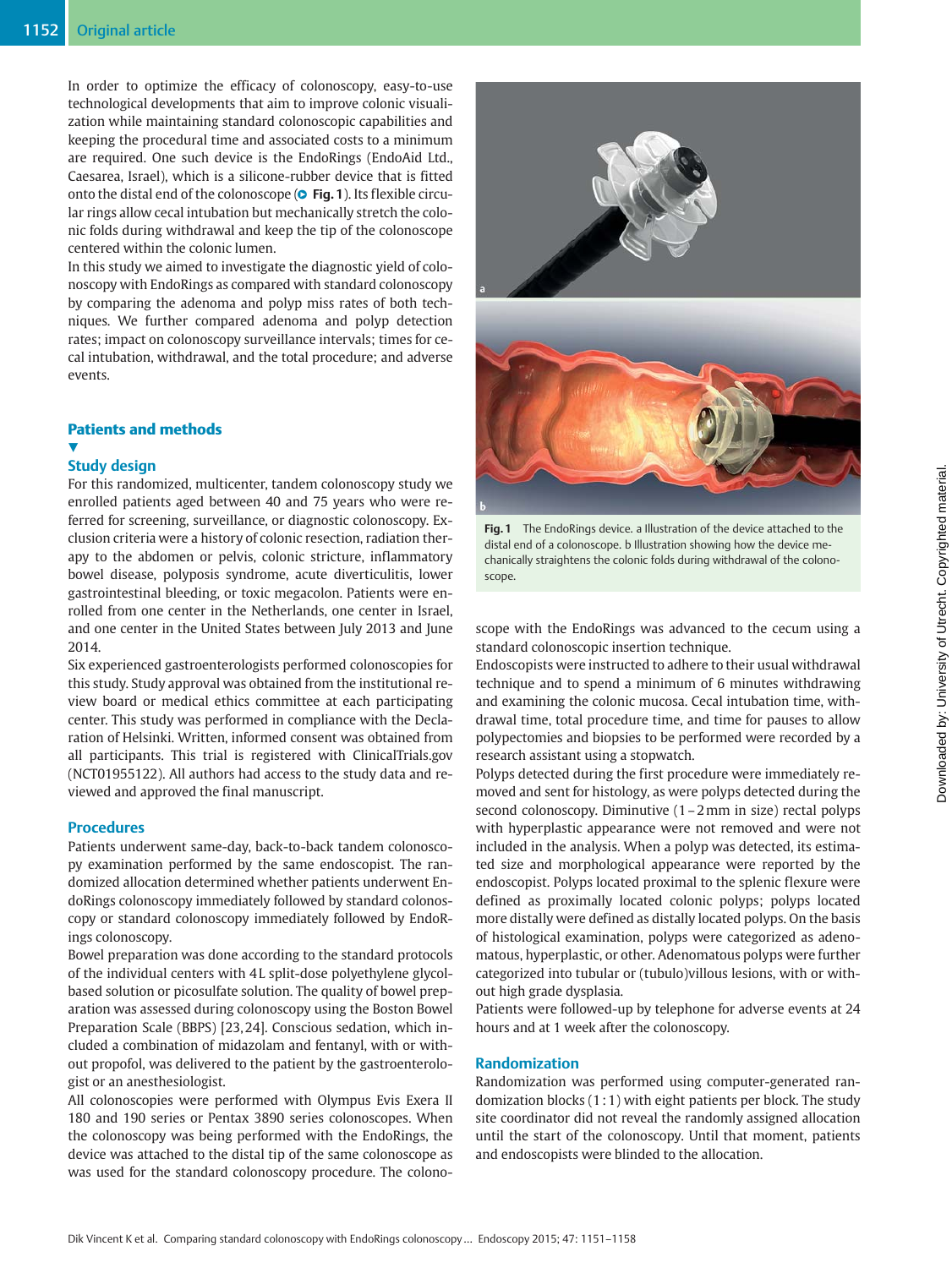

Table 1 Number of tandem procedures performed per center and per endoscopist.

| <b>Center</b>                                              | Procedures per center | <b>Endoscopist number</b> | Procedures per endoscopist |
|------------------------------------------------------------|-----------------------|---------------------------|----------------------------|
| <b>Center A</b>                                            | 38                    |                           | 17                         |
| GI Endoscopy Unit, Elisha Hospital, Haifa, Israel          |                       |                           | 8                          |
|                                                            |                       |                           | 13                         |
| <b>Center B</b>                                            | 70                    | 4                         | 64                         |
| Department of Gastroenterology and Hepatology,             |                       |                           | $\overline{4}$             |
| University Medical Center Utrecht, Utrecht, The            |                       |                           |                            |
| Netherlands                                                |                       |                           |                            |
| Center C                                                   | 8                     | 6                         | $\mathsf{R}$               |
| Department of Medicine, Division of Gastroenterology       |                       |                           |                            |
| and Hepatology, Indiana University Hospital, Indianapolis, |                       |                           |                            |
| Indiana. United States                                     |                       |                           |                            |

# **Outcomes**

The primary endpoint of this study was the adenoma miss rate, which was defined as the number of adenomas detected during the second colonoscopy divided by the total number of adenomas detected during the first and second colonoscopy. Secondary outcomes included polyp miss rate, advanced adenoma miss rate, adenoma detection rate, false-negative first colonoscopy, impact on the recommended surveillance interval (according to the United States guidelines for colonoscopy surveillance after screening and polypectomy [3] and the European Union guidelines for quality assurance in colorectal cancer screening and diagnosis [1]), cecal intubation time, withdrawal time, total procedure time, and adverse events.

# Sample size calculation

The required study sample size was calculated using a two-group chi-squared test with 80 % power and 0.05 two-sided significance level and was based on an expected adenoma miss rate of 35 % with standard colonoscopy and 10% with EndoRings colonoscopy. This estimation was based on recent studies with techniques that improve visualization behind folds and flexures [16, 17]. With an estimated mean number of adenomas per patient of 0.75 and a 10 % dropout rate, the calculated total sample size required was 126 patients.

# Statistical analysis

Descriptive statistics were calculated for all measured variables. For continuous variables, mean values and standard deviations (SDs) were calculated. Counts and percentages were calculated for categorical variables.

Two-sample Student's t tests were used to compare age and BBPS between the study groups. Because patients acted as their own controls, paired  $t$  tests were used to compare cecal intubation time, withdrawal time, time for polypectomies, and total procedure time between standard colonoscopy and colonoscopy with EndoRings. Pearson chi-squared and Fisher's exact tests were used to compare categorical variables, miss rates (per lesion analysis), and detection rates (per patient analysis) between the study groups.

Two-sided P values below 0.05 were considered statistically significant. All statistical analyses were performed with IBM SPSS 22 (IBM Corp., Armonk, New York, USA).

# **Results**

#### <u>V</u>

# Baseline characteristics

A total of 126 patients were enrolled in this study and randomly assigned to undergo EndoRings colonoscopy followed by standard colonoscopy  $(n=62)$  or standard colonoscopy followed by colonoscopy with EndoRings ( $n = 64$ ), of whom 116 (92.1%) were included in the per-protocol analysis (see **O** Fig. 2 for flow diagram). The number of tandem procedures performed per center and per endoscopist are shown in **O** Table 1. Of the tandem colo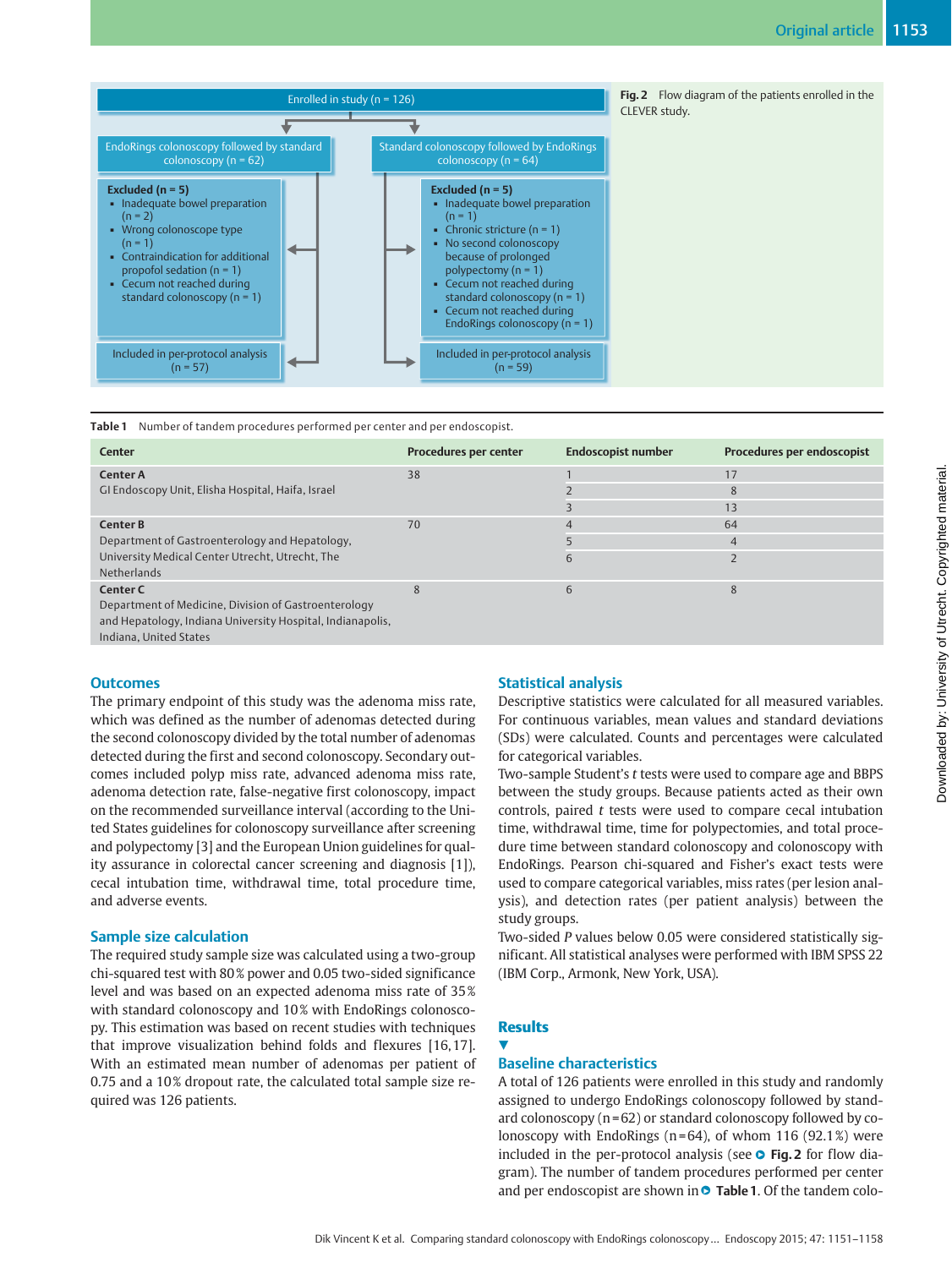Table 2 Baseline characteristics of the per-protocol study population.

| <b>Total</b>   | <b>EndoRings colonoscopy first</b> | <b>Standard colonoscopy first</b> | $P$ value <sup>1</sup>   |
|----------------|------------------------------------|-----------------------------------|--------------------------|
| 116            | 57                                 | 59                                | $\overline{\phantom{0}}$ |
| $58.7 \pm 9.2$ | $57.9 \pm 9.1$                     | $59.6 \pm 9.3$                    | 0.322                    |
| 45 (38.8%)     | 16(28.1)                           | 29(49.2)                          | 0.020                    |
| $7.8 \pm 1.1$  | $7.8 \pm 1.1$                      | $7.8 \pm 1.1$                     | 0.838                    |
|                |                                    |                                   |                          |
| 34(29.3%)      | 17(29.8)                           | 17(28.8)                          | 0.800                    |
| 40 (34.5%)     | 21(36.8)                           | 19(32.2)                          |                          |
| 42(36.2%)      | 19(33.3)                           | 23(39.0)                          |                          |
|                |                                    |                                   |                          |
| 38(32.8)       | 18(31.6)                           | 20(33.9)                          | 0.730                    |
| 70(60.3)       | 36(63.2)                           | 34(57.6)                          |                          |
| 8(6.9)         | 3(5.3)                             | 5(8.5)                            |                          |
|                |                                    |                                   |                          |

SD, standard deviation; BBPS, Boston Bowel Preparation Scale.

<sup>1</sup> Continuous variables tested with Student's t test; categorical variables tested with Pearson's chi-squared test.

Table 3 Adenomas<sup>1</sup> detected and missed with EndoRings and standard colonoscopy.

|                                                       | <b>EndoRings colonoscopy first</b> | <b>Standard colonoscopy first</b> | P value $\frac{1}{2}$    |
|-------------------------------------------------------|------------------------------------|-----------------------------------|--------------------------|
| Adenomas detected, n                                  |                                    |                                   |                          |
| First procedure                                       | 60                                 | 30                                |                          |
| Second procedure <sup>3</sup>                         | $\overline{7}$                     | 28                                |                          |
| Total                                                 | 67                                 | 58                                |                          |
| Adenoma miss rate in first procedure (95 %CI), %      | $10.4(2.9 - 18.0)$                 | $48.3(35.0 - 61.2)$               | < 0.001                  |
| Adenoma miss rates by characteristics, n (%)          |                                    |                                   |                          |
| Proximal                                              | 5(10.6%)                           | 18(58.1%)                         | < 0.001                  |
| <b>Distal</b>                                         | $2(10.0\%)$                        | $10(37.0\%)$                      | 0.047                    |
| $1 - 5$ mm                                            | 7(13.5%)                           | 26 (54.2%)                        | < 0.001                  |
| $6 - 9$ mm                                            | $0(0.0\%)$                         | $2(33.3\%)$                       | 0.125                    |
| $\geq 10$ mm                                          | $0(0.0\%)$                         | $0(0.0\%)$                        | $\qquad \qquad -$        |
| Pedunculated                                          | $1(5.3\%)$                         | $1(14.3\%)$                       | 0.474                    |
| Sessile                                               | 6(12.8%)                           | $22(50.0\%)$                      | < 0.001                  |
| Flat                                                  | $0(0.0\%)$                         | 5(71.4%)                          | 0.375                    |
| Tubular                                               | 7(11.1%)                           | 28 (50.9%)                        | < 0.001                  |
| (Tubulo) villous                                      | $0(0.0\%)$                         | $0(0.0\%)$                        | $\overline{\phantom{a}}$ |
| Low grade dysplasia <sup>4</sup>                      | $7(10.8\%)$                        | $27(50.0\%)$                      | < 0.001                  |
| High grade dysplasia                                  | $0(0.0\%)$                         | $0(0.0\%)$                        | $-$                      |
| Patients with at least one adenoma detected           |                                    |                                   |                          |
| First procedure                                       | 28/57                              | 17/59                             |                          |
| Second procedure <sup>3</sup>                         | 4/57                               | 17/59                             |                          |
| Total                                                 | 28/57                              | 27/59                             |                          |
| Adenoma detection rate in first procedure (95 %CI), % | $49.1(35.7 - 62.5)$                | $28.8(16.9 - 40.7)$               | 0.025                    |
| False-negative first procedure (95 %CI), %            | 0.0                                | $16.9(7.1 - 26.8)$                | 0.001                    |

CI, confidence interval.

<sup>1</sup> Including tubular adenomas and (tubulo)villous adenomas.

<sup>2</sup> Tested with Pearson's chi-squared test.

<sup>3</sup> Cross-over design with removal of lesions during the first procedure.

<sup>4</sup> Grade of dysplasia unknown in five of the adenomas detected during the first procedure and in one detected during the second procedure.

noscopy procedures, 38 (32.8 %) were performed in center A, 70  $(60.3\%)$  in center B, and 8  $(6.9\%)$  in center C. One endoscopist (number 6) performed procedures in both centers B and C.

# Patients had a mean age of 58.7 ± 9.2 years and 38.8 % were women. The indications for colonoscopy were screening (n=34; 29.3) %), surveillance ( $n = 40$ ; 34.5%), and diagnostic evaluation ( $n =$ 42; 36.2%). Mean age ( $P = 0.322$ ) and BBPS scores ( $P = 0.838$ ) were not significantly different statistically between the two study groups (**O Table 2**). However, the group that underwent standard colonoscopy first included significantly more women  $(P= 0.020)$  compared with the group that underwent EndoRings colonoscopy first.

# Adenoma miss rate

In patients who underwent EndoRings colonoscopy first, 60 adenomas were detected in 28 patients, while during the secondpass standard colonoscopy an additional seven adenomas were found in four patients (**O Table 3**). In patients who underwent standard colonoscopy first, 30 adenomas were detected in 17 patients with standard colonoscopy, while the second-pass colonoscopy with EndoRings identified 28 additional adenomas in 17 patients. Therefore, the adenoma miss rate was significantly lower (P< 0.001) with EndoRings colonoscopy (10.4 %) compared with standard colonoscopy (48.3 %).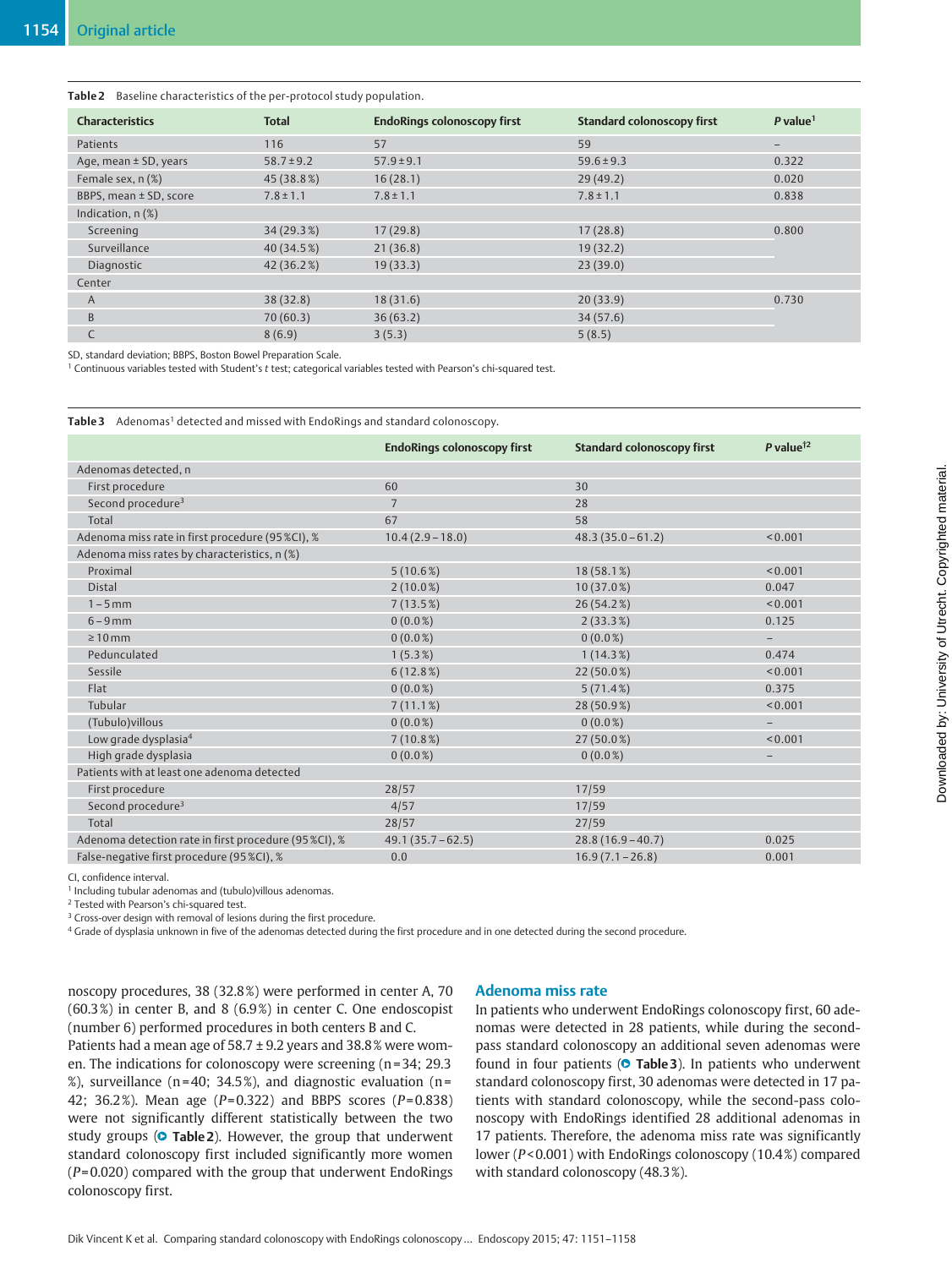|  | Table 5 Polyps <sup>1</sup> detected and missed with EndoRings and standard colonoscopy. |  |
|--|------------------------------------------------------------------------------------------|--|
|  |                                                                                          |  |

|                                                      | <b>EndoRings colonoscopy first</b> | <b>Standard colonoscopy first</b> | $P$ value <sup>2</sup>   |
|------------------------------------------------------|------------------------------------|-----------------------------------|--------------------------|
| Polyps detected                                      |                                    |                                   |                          |
| First procedure                                      | 110                                | 50                                |                          |
| Second procedure <sup>3</sup>                        | 11                                 | 56                                |                          |
| Total                                                | 121                                | 106                               |                          |
| Polyp miss rate for first procedure, %               | $9.1(3.9 - 14.3)$                  | $52.8(43.2 - 62.5)$               | < 0.001                  |
| Polyp miss rates by characteristics, n (%)           |                                    |                                   |                          |
| Proximal                                             | 7(10.8%)                           | 28 (62.2%)                        | < 0.001                  |
| <b>Distal</b>                                        | $4(7.1\%)$                         | 28 (45.9%)                        | < 0.001                  |
| $1 - 5$ mm                                           | 11(10.7%)                          | 53 (57.6%)                        | < 0.001                  |
| $6 - 9$ mm                                           | $0(0.0\%)$                         | 3(33.3%)                          | 0.074                    |
| $\geq 10$ mm                                         | $0(0.0\%)$                         | $0(0.0\%)$                        | $\overline{\phantom{0}}$ |
| Pedunculated                                         | $2(6.9\%)$                         | 5(33.3%)                          | 0.036                    |
| Sessile                                              | $9(10.6\%)$                        | 41 (52.6%)                        | < 0.001                  |
| Flat                                                 | $0(0.0\%)$                         | 10(76.9%)                         | 0.003                    |
| Hyperplastic                                         | $4(8.0\%)$                         | 28 (59.6%)                        | < 0.001                  |
| Adenoma                                              | $7(10.4\%)$                        | 28(48.3)                          | < 0.001                  |
| Serrated                                             | $0(0.0\%)$                         | $0(0.0\%)$                        | $\qquad \qquad -$        |
| Other                                                | $0(0.0\%)$                         | $0(0.0\%)$                        | -                        |
| Patients with at least one polyp detected            |                                    |                                   |                          |
| First procedure                                      | 39/57                              | 24/59                             |                          |
| Second procedure <sup>3</sup>                        | 7/57                               | 32/59                             |                          |
| Total                                                | 39/57                              | 39/59                             |                          |
| Polyp detection rate for first procedure (95 %CI), % | $68.4(56.0-80.9)$                  | $40.7(27.8-53.6)$                 | 0.003                    |
| False-negative first procedure (95 %CI), %           | 0.0                                | $25.4(14.0 - 36.9)$               | < 0.001                  |

CI, confidence interval.

<sup>1</sup> Including hyperplastic polyps, tubular adenomas, (tubulo)villous adenomas, serrated polyps, lipomas, leiomyomas and inflammatory polyps.

<sup>2</sup> Tested with Pearson's chi-squared test.

<sup>3</sup> Cross-over design with removal of lesions during the first procedure.

Adenoma miss rates per center are shown in● T<mark>able e4</mark> (available online). In center B, adenoma miss rates with standard and EndoRings colonoscopy were 31.8 % versus 14.9 % respectively (P= 0.103); in both centers A and C, adenoma miss rates were 58.3 % versus 0.0 % respectively.

### Polyp miss rate

EndoRings colonoscopy identified 110 polyps in 39 patients during first-pass examinations. With second-pass standard colonoscopy, an additional 11 polyps were found in seven patients (**O Ta**ble 5). In patients who underwent standard colonoscopy first, 50 polyps were found in 24 patients during the first-pass examinations, while during the second-pass colonoscopies using EndoRings an additional 56 polyps were found in 32 patients. Therefore, the polyp miss rate was significantly lower ( $P < 0.001$ ) with EndoRings colonoscopy (9.1 %) compared with standard colonoscopy (52.8 %).

# Adenoma and polyp detection rate

Adenoma detection rate of the first-pass colonoscopy was higher  $(P= 0.025)$  with EndoRings (28 of 57 patients; 49.1%) than with standard colonoscopy (17 of 59 patients; 28.8 %). Moreover, in the group that underwent standard colonoscopy first, 10 patients had no adenomas detected during first-pass colonoscopy but were found to have adenomas during the second-pass colonoscopy with EndoRings, resulting in a false-negative colonoscopy rate for adenomas of 16.9 %. In contrast, the false-negative colonoscopy rate of EndoRings colonoscopy was  $0\%$  (P=0.001). Furthermore, the polyp detection rate with EndoRings (68.4 %) was significantly higher  $(P= 0.003)$  than with standard colonoscopy  $(40.7\%)$ .

# Characteristics of missed adenomas

The miss rate of proximally located adenomas was significantly lower ( $P < 0.001$ ) with EndoRings (5 of 47; 10.6%) compared with standard colonoscopy (18 of 31; 58.1 %). Most of the missed adenomas were 1–5mm in size (100 % for EndoRings and 92.9 % for standard colonoscopy) and these small adenomas were less frequently missed with EndoRings (7 of 52; 13.5 %) than with standard colonoscopy (26 of 48; 54.2 %; P< 0.001). There were no differences in the miss rates for adenomas that were 6–9mm (P  $= 0.125$ ), pedunculated (P= 0.474), or flat (P= 0.375). However, the miss rate of sessile adenomas was significantly lower (P< 0.001) with EndoRings (6 of 47; 12.8 %) than with standard colonoscopy (22 of 44; 50.0 %).

All adenomas missed with standard or EndoRings colonoscopy were tubular adenomas smaller than 10mm and none showed histological evidence of high grade dysplasia, meaning that no advanced adenomas were missed with EndoRings or standard colonoscopy. There were no serrated polyps missed with EndoRings or standard colonoscopy.

# Impact on surveillance intervals

The impact of the second-pass colonoscopy using EndoRings and standard colonoscopy is shown in **O** Table e6 (available online). Of the 59 patients who underwent standard colonoscopy first, in eight patients (13.6 %) the recommended surveillance interval, according to current US guidelines, changed from 10 years to 5 years and in three (5.1 %) the recommended surveillance interval changed from 5 years to 3 years after the secondpass colonoscopy with EndoRings. In contrast, in only two of the 57 patients (3.5 %) who underwent EndoRings colonoscopy first was the recommended surveillance interval shortened after the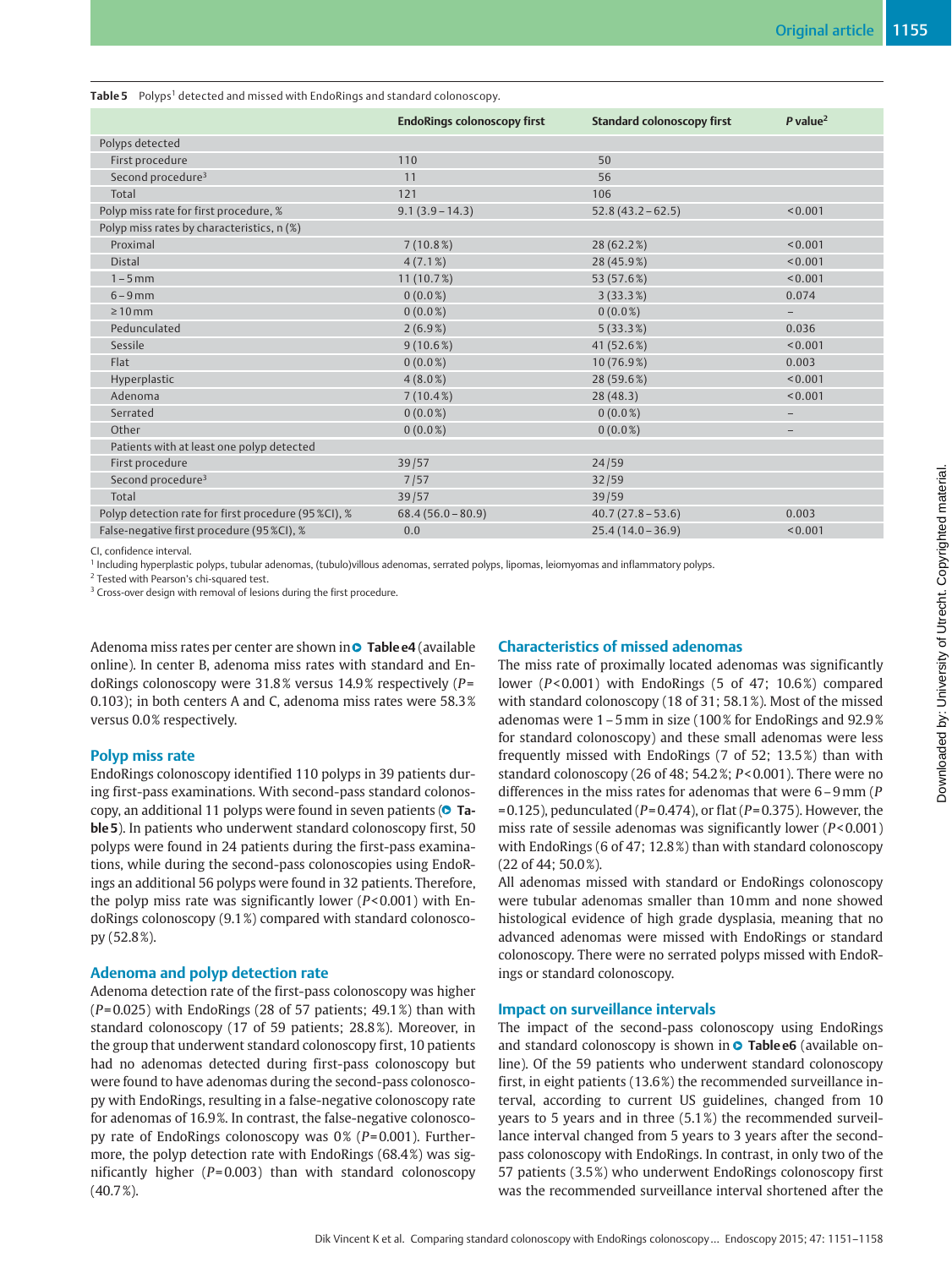| Time endpoints,<br>mean $\pm$ SD, minutes | <b>EndoRings colonoscopy</b> | <b>Standard colonoscopy</b> | $P$ value <sup>1</sup> |
|-------------------------------------------|------------------------------|-----------------------------|------------------------|
| Cecum intubation time                     | $9.3 \pm 7.3$                | $8.4 \pm 5.6$               | 0.142                  |
| Withdrawal time                           | $7.4 \pm 1.9$                | $7.2 \pm 2.2$               | 0.286                  |
| Time spent on polypectomies               | $3.5 \pm 4.3$                | $1.8 \pm 4.5$               | 0.001                  |
| Time per polypectomy                      | $3.0 \pm 2.5$                | $2.8 \pm 2.1$               | 0.697                  |
| Total procedure time                      | $21.6 \pm 8.9$               | $18.5 \pm 8.2$              | 0.001                  |
|                                           |                              |                             |                        |

Table 7 Procedural time endpoints for EndoRings and standard colonoscopy

SD, standard deviation.

<sup>1</sup> Tested with paired t test.

second-pass standard colonoscopy. This difference was significant ( $P = 0.013$ ).

When applying the European guidelines, the recommend surveillance interval was shortened in three patients (5.3 %) who underwent EndoRings colonoscopy first and in five patients (8.5 %) who underwent standard colonoscopy first  $(P= 0.617)$ .

# Time endpoints

The mean cecal intubation time, withdrawal time, and total procedure time are shown in ● Table 7. The mean±SD cecal intubation time was shorter with standard colonoscopy  $(8.4 \pm 5.6 \text{ min}$ utes) compared with EndoRings colonoscopy (9.3 ± 7.3 minutes) but this difference was not statistically significant  $(P= 0.142)$ . Mean  $\pm$  SD withdrawal time was comparable ( $P = 0.286$ ) between standard (7.2 ± 2.2 minutes) and EndoRings colonoscopy (7.4 ± 1.9 minutes), including when this was limited to the first-pass colonoscopies  $(7.0 \pm 2.1 \text{ vs. } 7.8 \pm 2.1 \text{ minutes}; P = 0.055)$ .

Total procedure time was approximately 3 minutes longer with EndoRings colonoscopy  $(21.6 \pm 8.9 \text{ minutes})$  compared with standard colonoscopy  $(18.5 \pm 8.2 \text{ minutes})$ , which was because more time was required for the additional polypectomies (3.5 ± 4.3 minutes vs.  $1.8 \pm 4.5$  minutes;  $P=0.001$ ). The time per polypectomy was similar with EndoRings and standard colonoscopy  $(3.0 \pm 2.5 \text{ minutes vs. } 2.8 \pm 2.1 \text{ minutes}; P=0.697).$ 

# Adverse events

No adverse events related to the EndoRings device occurred during the conduct of this study. However, in one patient the cecum could not be intubated in the EndoRings colonoscopy and in two other patients the cecum was not intubated in the standard colonoscopy. In a fourth patient, a second procedure with the EndoRings was not performed because of a prolonged polypectomy requiring the placement of multiple clips during the first procedure with a standard colonoscope.

# **Discussion**

v,

Although colonoscopy is currently the preferred method of detection for (pre)cancerous lesions in the colorectum  $[1-4]$ , it is increasingly being recognized as an imperfect method of examination because of its inability to visualize the entire mucosal surface, particularly the proximal aspects of folds and flexures [12, 13].

In the present randomized, tandem colonoscopy study, we showed that significantly fewer adenomas and polyps are missed with EndoRings colonoscopy and that both the adenoma and polyp detection rates are significantly higher compared with standard colonoscopy. Although we were unable to demonstrate a statically significant difference in missed advanced adenomas, a substantial number of flat and proximally located lesions were

missed with standard colonoscopy while such lesions were less frequently missed with EndoRings colonoscopy. Furthermore, the recommended colonoscopy surveillance interval was more frequently shortened after the second procedure with EndoRings than with the standard procedure because of additional adenomas being detected.

The improved detection of polyps and adenomas with the EndoRings is provided by three circular rows of flexible siliconerubber rings that engage and mechanically straighten the colonic folds during withdrawal. The EndoRings additionally improves visualization of the total colonic surface area by keeping the distal tip of the colonoscope centered in the colonic lumen. Colonoscopy with the EndoRings does not interfere with the normal washing, suctioning, and therapeutic capabilities of the colonoscope and does not block parts of the camera view as some other devices may do [25].

Although it is difficult to make direct comparisons between studies, the results of the present study indicate that the effect of the EndoRings on polyp and adenoma miss rates is in the upper range of the effects of other devices or techniques designed to improve visualization of the colonic mucosa, such as cap-assisted colonoscopy [26, 27], virtual chromoendoscopy [20], and Third Eye Retroscope colonoscopy [17].

The recently developed Endocuff seems to have features comparable to the EndoRings, with both being add-on devices that are designed to flatten the mucosal folds during withdrawal [28]. In a recent randomized, controlled trial, the Endocuff was shown to significantly improve both polyp (56 % vs. 42 %) and adenoma detection rates (36% vs. 28%) as compared with standard colonoscopy [29].

Another recently introduced technology is FUSE colonoscopy. This novel colonoscope has three cameras incorporated in the tip that enlarge the field of view up to 330° compared with the 170° of a conventional standard colonoscope. The advantage of the FUSE colonoscope has recently been demonstrated in the FUSE study, a randomized, back-to-back tandem study in which significantly lower adenoma miss rates were found when using FUSE colonoscopy compared with standard colonoscopy (7% vs. 41 %; P< 0.0001) [16]. These results closely resemble the findings of our study.

Although maneuverability may be expected to be easier with the FUSE colonoscope, the advantage of the EndoRings is that it is compatible with the currently used standard colonoscopes, making it a cheaper alternative that can be easily applied in health care systems with budget constraints. Nonetheless, insertion of the colonoscope when using EndoRings may be more challenging in patients with strictures, previous bowel surgery, or severe diverticulosis because the flexible rings of the EndoRings may cause some resistance during advancement of the colonoscope. This is probably why we found a slightly, but not significantly, longer cecal intubation time with EndoRings colonoscopy; how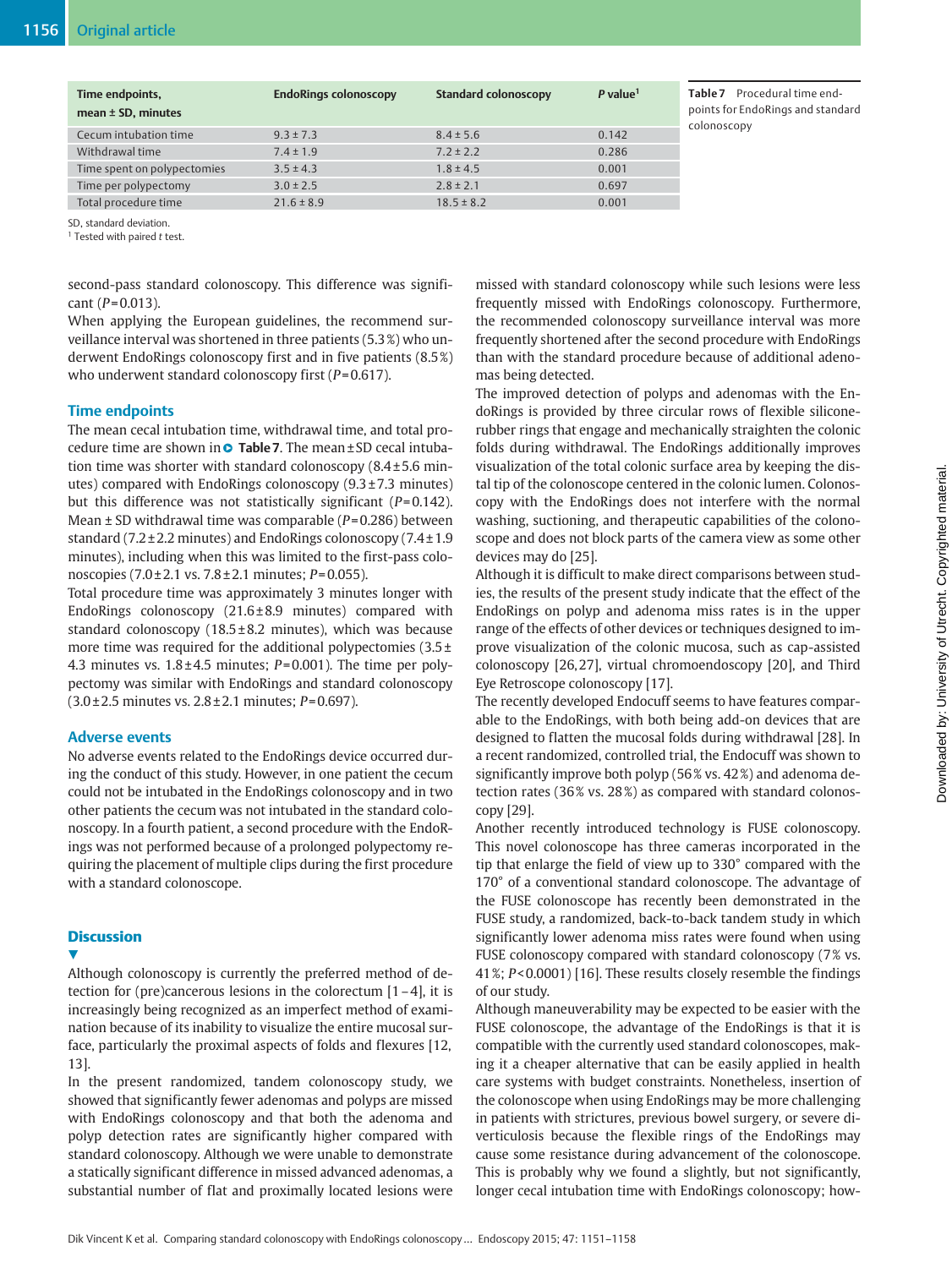ever, being less than a minute longer, this difference is not likely to be clinically relevant.

The total procedure time was 3 minutes longer with EndoRings colonoscopy compared with standard colonoscopy, which was because of the extra time required for polypectomies. The time per polypectomy was similar when EndoRings was compared with standard colonoscopy. The tip control during polypectomy was not reported to be a limitation by the performing endoscopists. In contrast, some endoscopists reported a benefit of using the EndoRings, in that it stabilized the tip of the colonoscope in the lumen. Nonetheless, the longer total procedure time and shortened surveillance interval should be balanced against the additional diagnostic yield with EndoRings colonoscopy. In our view, the latter is preferable if the aim of colonoscopy is to reduce the risk of developing colorectal cancer.

The higher number of adenomas that were removed significantly affects the recommended colonoscopy surveillance interval, as was demonstrated in this study. The clinical relevance of this may be argued as, for the most part, this was because more small sessile adenomas were found. However, we also demonstrated that the miss rate of proximally located adenomas was significantly lower and no flat adenomas were missed with EndoRings colonoscopy. This is highly relevant when it is considered that colonoscopy is less effective in preventing colorectal cancer in the proximal colon particularly [30–33], largely as a result of missed (pre)cancerous lesions often with flat morphology [8, 9].

Our study has some limitations. First, the study was powered to perform a per-lesion analysis and not to detect a difference in adenoma or polyp detection rates (per-patient analysis). Nevertheless, and importantly, significantly higher adenoma and polyp detection rates were found with EndoRings colonoscopy. Second, the study was not powered to detect differences between groups with an indication for screening, surveillance, or diagnostic colonoscopy. This may be important as some subgroups of patients might benefit more from the use of add-on devices or technologies during colonoscopy than others.

Third, the same endoscopist performed both procedures and was therefore not blinded to the findings of the first-pass procedures and may not have used the same effort during both colonoscopy procedures when trying to detect adenomas. This may to some extent have favored EndoRings colonoscopy. However, investigator bias may also not be fully prevented when two different endoscopists perform the back-to-back colonoscopies. Moreover, choosing one endoscopist for both procedures has the advantage of preventing bias due to differences in withdrawal technique and overall adenoma detection rates between endoscopists. In other words, the single endoscopist acts as his/her own control. Fourth, procedures were not evenly distributed among the study centers with most procedures (60.3 %) being performed in center B. In this center, the adenoma miss rate with standard colonoscopy was lower, while the miss rate with EndoRings colonoscopy was higher compared with the other two centers that included significantly fewer participants. This finding may imply a type I error in the two centers that included fewer participants. The total adenoma miss rates that we found should therefore be interpreted with caution and may, in reality, be similar to the miss rates found in center B. This is also supported by the findings of previous back-to-back colonoscopy studies in which adenoma miss rates of standard colonoscopy were lower.

Fifth, the endoscopists in this study were instructed to apply a minimum withdrawal time of 6 minutes but no restrictions were given for maximum withdrawal time. However, the mean withdrawal times were similar for standard and EndoRings colonoscopy.

Finally, 10 patients were not included in the analysis because of protocol violations. In two patients undergoing standard colonoscopy first, the advancement of the colonoscope (in one case with standard and in another with EndoRings colonoscopy) was not possible because of a narrow sigmoid as a consequence of diverticulosis. In a further patient it was decided not to perform a second colonoscopy with the EndoRings because of a colonic stricture. In another patient, the cecum was not intubated during standard colonoscopy, but the cecum was successfully intubated with the EndoRings. It should be noted that the manufacturer recently developed an EndoRings that fits onto a pediatric colonoscope for patients with a narrow colon.

No adverse events related to the EndoRings occurred during the conduct of this study.

In conclusion, the results of this multicenter, randomized, backto-back, tandem colonoscopy study demonstrate that, as compared with standard colonoscopy, colonoscopy with the EndoRings device significantly reduces the adenoma and polyp miss rates. The simple and easy-to-use design and the minimal impact on cecal intubation time of this add-on device may help to improve the efficacy of screening and surveillance colonoscopies.

The next step in the evaluation of this device should investigate adenoma detection rates in a parallel, randomized, controlled trial including more endoscopists and more study patients. In addition, it will be interesting to investigate whether specific histological types of polyps or polyp sizes are more frequently found with EndoRings colonoscopy.

Competing interests: This study was funded by EndoAid Ltd., Caesarea, Israel. Drs. Gralnek, Siersema, Rex, and Segol were consultants for EndoAid Ltd. during the conduct of this study. Dr. Segev is an employee of EndoAid Ltd. Drs. Dik, Suissa, Belderbos, Moons, and Domanov have nothing to disclose.

#### **Institutions**

- <sup>1</sup> Department of Gastroenterology and Hepatology, University Medical Center Utrecht, Utrecht, The Netherlands
- <sup>2</sup> Institute of Gastroenterology and Liver Diseases, Ha'Emek Medical Center, Afula, Israel
- <sup>3</sup> GI Endoscopy Unit, Elisha Hospital, Haifa, Israel
- <sup>4</sup> Rappaport Family Faculty of Medicine, Technion-Israel Institute of Technology, Haifa, Israel
- <sup>5</sup> Department of Gastroenterology, Lady Davis Carmel Medical Center, Haifa, Israel
- <sup>6</sup> Department of Gastroenterology, Rambam Health Care Campus, Haifa, Israel
- <sup>7</sup> EndoAid Ltd., Caesarea, Israel
- <sup>8</sup> Department of Medicine, Division of Gastroenterology and Hepatology, Indiana University Hospital, Indianapolis, IN, United States

#### References

- 1 Atkin WS, Valori R, Kuipers EJ et al. European guidelines for quality assurance in colorectal cancer screening and diagnosis. First Edition–Colonoscopic surveillance following adenoma removal. Endoscopy 2012; 44: SE151–SE163
- 2 Lieberman DA, Weiss DG, Bond JH et al. Use of colonoscopy to screen asymptomatic adults for colorectal cancer. Veterans Affairs Cooperative Study Group 380. NEJM 2000; 343: 162–168
- 3 Lieberman DA, Rex DK, Winawer SJ et al. Guidelines for colonoscopy surveillance after screening and polypectomy: a consensus update by the US Multi-Society Task Force on Colorectal Cancer. Gastroenterology 2012; 143: 844–857
- 4 Regula J, Rupinski M, Kraszewska E et al. Colonoscopy in colorectal-cancer screening for detection of advanced neoplasia. NEJM 2006; 355: 1863–1872
- 5 Baxter NN, Goldwasser MA, Paszat LF et al. Association of colonoscopy and death from colorectal cancer. Ann Intern Med 2009; 150: 1–8